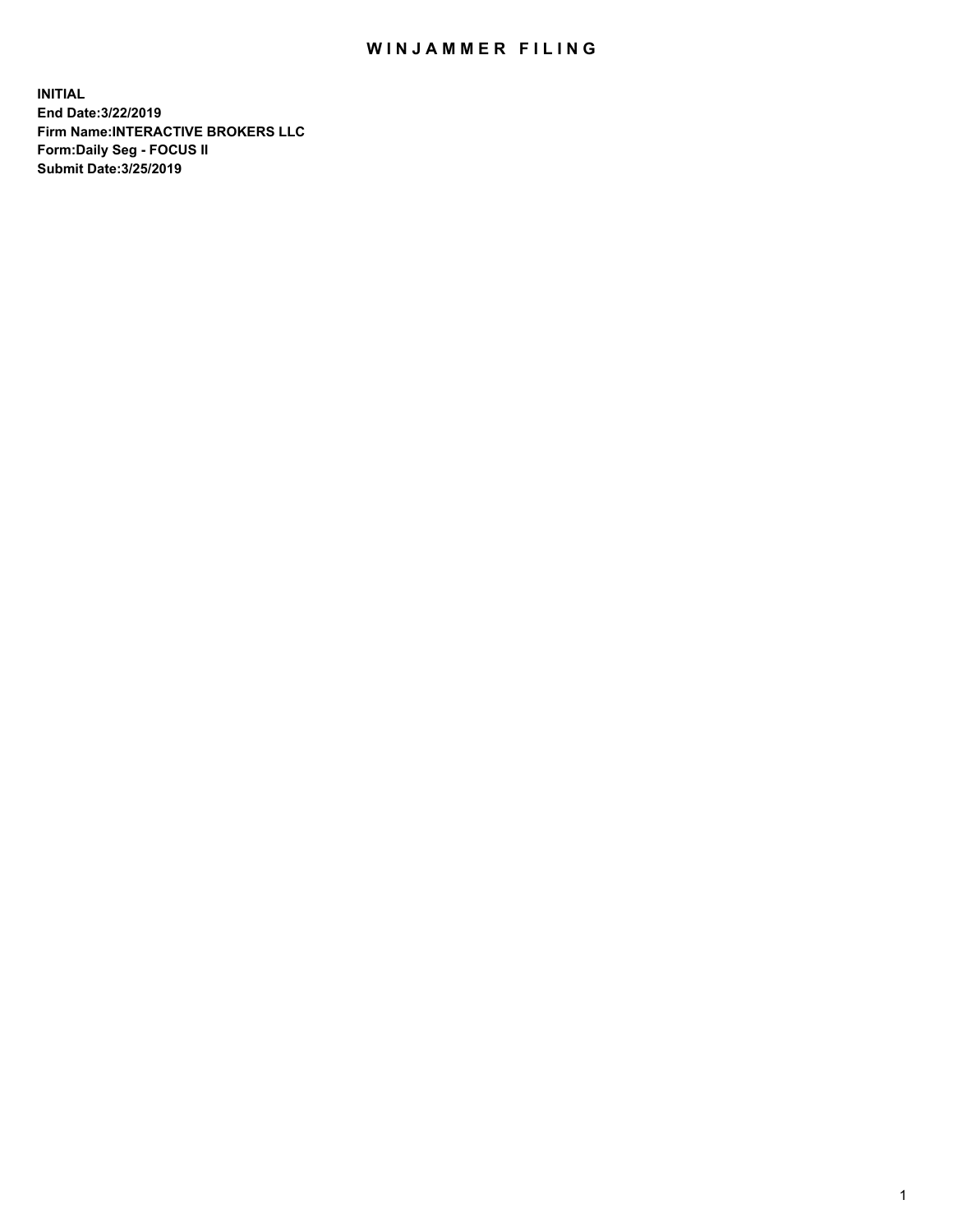**INITIAL End Date:3/22/2019 Firm Name:INTERACTIVE BROKERS LLC Form:Daily Seg - FOCUS II Submit Date:3/25/2019 Daily Segregation - Cover Page**

| Name of Company                                                                                                                                                                                                                                                                                                                | <b>INTERACTIVE BROKERS LLC</b>                                                   |
|--------------------------------------------------------------------------------------------------------------------------------------------------------------------------------------------------------------------------------------------------------------------------------------------------------------------------------|----------------------------------------------------------------------------------|
| <b>Contact Name</b>                                                                                                                                                                                                                                                                                                            | James Menicucci                                                                  |
| <b>Contact Phone Number</b>                                                                                                                                                                                                                                                                                                    | 203-618-8085                                                                     |
| <b>Contact Email Address</b>                                                                                                                                                                                                                                                                                                   | jmenicucci@interactivebrokers.c<br>om                                            |
| FCM's Customer Segregated Funds Residual Interest Target (choose one):<br>a. Minimum dollar amount: ; or<br>b. Minimum percentage of customer segregated funds required:% ; or<br>c. Dollar amount range between: and; or<br>d. Percentage range of customer segregated funds required between:% and%.                         | <u>0</u><br>$\overline{\mathbf{0}}$<br>155,000,000 245,000,000<br>0 <sub>0</sub> |
| FCM's Customer Secured Amount Funds Residual Interest Target (choose one):<br>a. Minimum dollar amount: ; or<br>b. Minimum percentage of customer secured funds required:% ; or<br>c. Dollar amount range between: and; or<br>d. Percentage range of customer secured funds required between:% and%.                           | <u>0</u><br>$\overline{\mathbf{0}}$<br>80,000,000 120,000,000<br>0 <sub>0</sub>  |
| FCM's Cleared Swaps Customer Collateral Residual Interest Target (choose one):<br>a. Minimum dollar amount: ; or<br>b. Minimum percentage of cleared swaps customer collateral required:% ; or<br>c. Dollar amount range between: and; or<br>d. Percentage range of cleared swaps customer collateral required between:% and%. | <u>0</u><br>$\underline{\mathbf{0}}$<br>0 <sub>0</sub><br>0 <sub>0</sub>         |

Attach supporting documents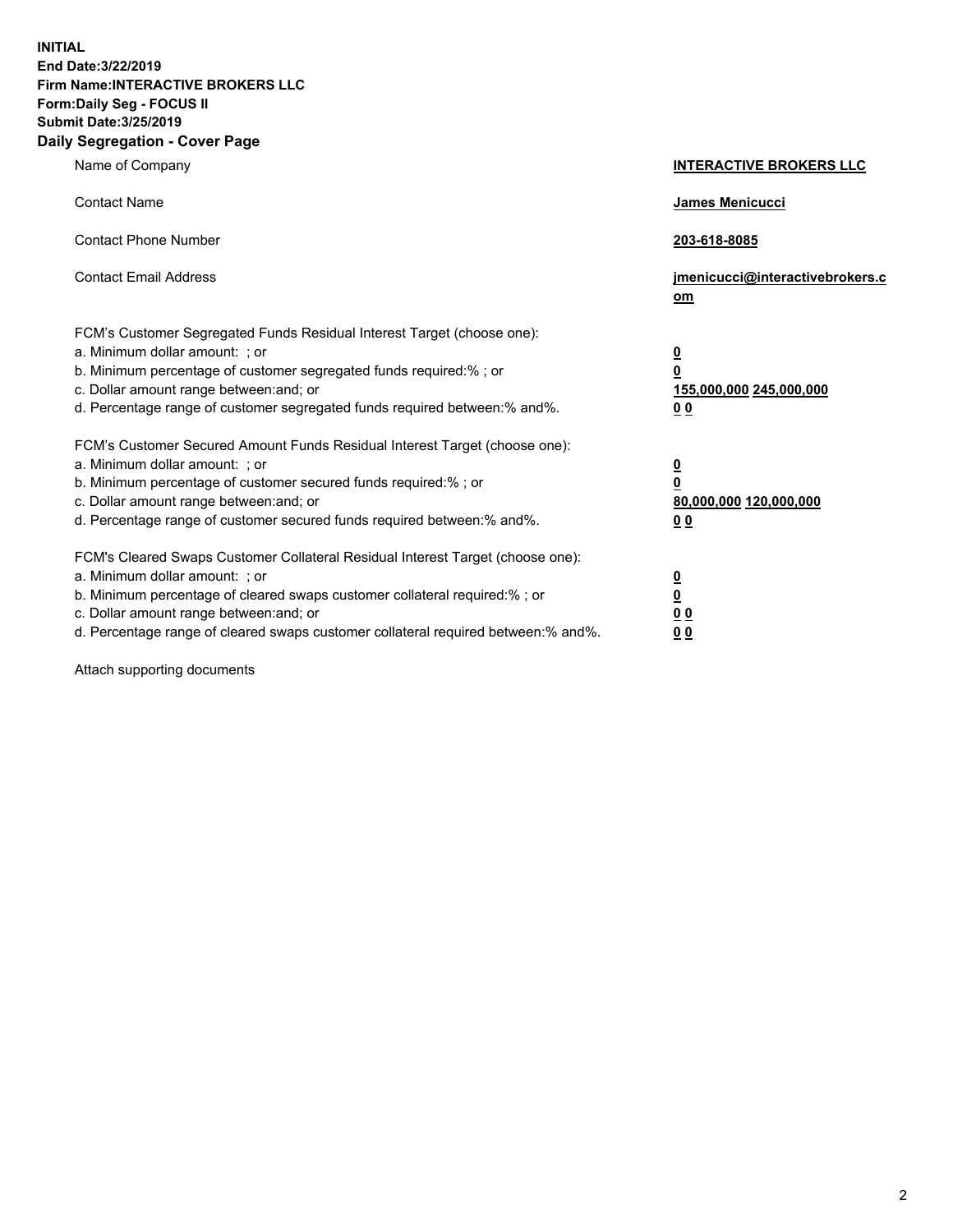## **INITIAL End Date:3/22/2019 Firm Name:INTERACTIVE BROKERS LLC Form:Daily Seg - FOCUS II Submit Date:3/25/2019 Daily Segregation - Secured Amounts**

|                | Daily Ocglegation - Occuled Aniounts                                                                 |                                                 |
|----------------|------------------------------------------------------------------------------------------------------|-------------------------------------------------|
|                | Foreign Futures and Foreign Options Secured Amounts                                                  |                                                 |
|                | Amount required to be set aside pursuant to law, rule or regulation of a foreign                     | $0$ [7305]                                      |
|                | government or a rule of a self-regulatory organization authorized thereunder                         |                                                 |
| $\mathbf{1}$ . | Net ledger balance - Foreign Futures and Foreign Option Trading - All Customers                      |                                                 |
|                | A. Cash                                                                                              | 438,940,850 [7315]                              |
|                | B. Securities (at market)                                                                            | $0$ [7317]                                      |
| 2.             | Net unrealized profit (loss) in open futures contracts traded on a foreign board of trade            | 2,757,218 [7325]                                |
| 3.             | Exchange traded options                                                                              |                                                 |
|                | a. Market value of open option contracts purchased on a foreign board of trade                       | <b>93,712</b> [7335]                            |
|                | b. Market value of open contracts granted (sold) on a foreign board of trade                         | -15,254 [7337]                                  |
| 4.             | Net equity (deficit) (add lines 1. 2. and 3.)                                                        | 441,776,526 [7345]                              |
| 5.             | Account liquidating to a deficit and account with a debit balances - gross amount                    | 17,169 [7351]                                   |
|                | Less: amount offset by customer owned securities                                                     | 0 [7352] 17,169 [7354]                          |
| 6.             | Amount required to be set aside as the secured amount - Net Liquidating Equity                       | 441,793,695 [7355]                              |
|                | Method (add lines 4 and 5)                                                                           |                                                 |
| 7.             | Greater of amount required to be set aside pursuant to foreign jurisdiction (above) or line<br>6.    | 441,793,695 [7360]                              |
|                | FUNDS DEPOSITED IN SEPARATE REGULATION 30.7 ACCOUNTS                                                 |                                                 |
| $\mathbf{1}$ . | Cash in banks                                                                                        |                                                 |
|                | A. Banks located in the United States                                                                |                                                 |
|                |                                                                                                      | 72,567,032 [7500]<br>0 [7520] 72,567,032 [7530] |
| 2.             | B. Other banks qualified under Regulation 30.7<br>Securities                                         |                                                 |
|                | A. In safekeeping with banks located in the United States                                            | 412,095,395 [7540]                              |
|                | B. In safekeeping with other banks qualified under Regulation 30.7                                   |                                                 |
| 3.             | Equities with registered futures commission merchants                                                | 0 [7560] 412,095,395 [7570]                     |
|                | A. Cash                                                                                              | $0$ [7580]                                      |
|                | <b>B.</b> Securities                                                                                 | $0$ [7590]                                      |
|                | C. Unrealized gain (loss) on open futures contracts                                                  | $0$ [7600]                                      |
|                | D. Value of long option contracts                                                                    | $0$ [7610]                                      |
|                | E. Value of short option contracts                                                                   | 0 [7615] 0 [7620]                               |
| 4.             | Amounts held by clearing organizations of foreign boards of trade                                    |                                                 |
|                | A. Cash                                                                                              | $0$ [7640]                                      |
|                | <b>B.</b> Securities                                                                                 | $0$ [7650]                                      |
|                |                                                                                                      | $0$ [7660]                                      |
|                | C. Amount due to (from) clearing organization - daily variation<br>D. Value of long option contracts | $0$ [7670]                                      |
|                | E. Value of short option contracts                                                                   | 0 [7675] 0 [7680]                               |
| 5.             | Amounts held by members of foreign boards of trade                                                   |                                                 |
|                | A. Cash                                                                                              | 85,484,441 [7700]                               |
|                | <b>B.</b> Securities                                                                                 | $0$ [7710]                                      |
|                | C. Unrealized gain (loss) on open futures contracts                                                  | -542,212 [7720]                                 |
|                | D. Value of long option contracts                                                                    | 93,712 [7730]                                   |
|                | E. Value of short option contracts                                                                   | -15,254 [7735] 85,020,687 [7740]                |
| 6.             | Amounts with other depositories designated by a foreign board of trade                               | 0 [7760]                                        |
| 7.             | Segregated funds on hand                                                                             |                                                 |
| 8.             | Total funds in separate section 30.7 accounts                                                        | $0$ [7765]                                      |
| 9.             | Excess (deficiency) Set Aside for Secured Amount (subtract line 7 Secured Statement                  | 569,683,114 [7770]                              |
|                | Page 1 from Line 8)                                                                                  | 127,889,419 [7380]                              |
| 10.            | Management Target Amount for Excess funds in separate section 30.7 accounts                          | 80,000,000 [7780]                               |
| 11.            | Excess (deficiency) funds in separate 30.7 accounts over (under) Management Target                   | 47,889,419 [7785]                               |
|                |                                                                                                      |                                                 |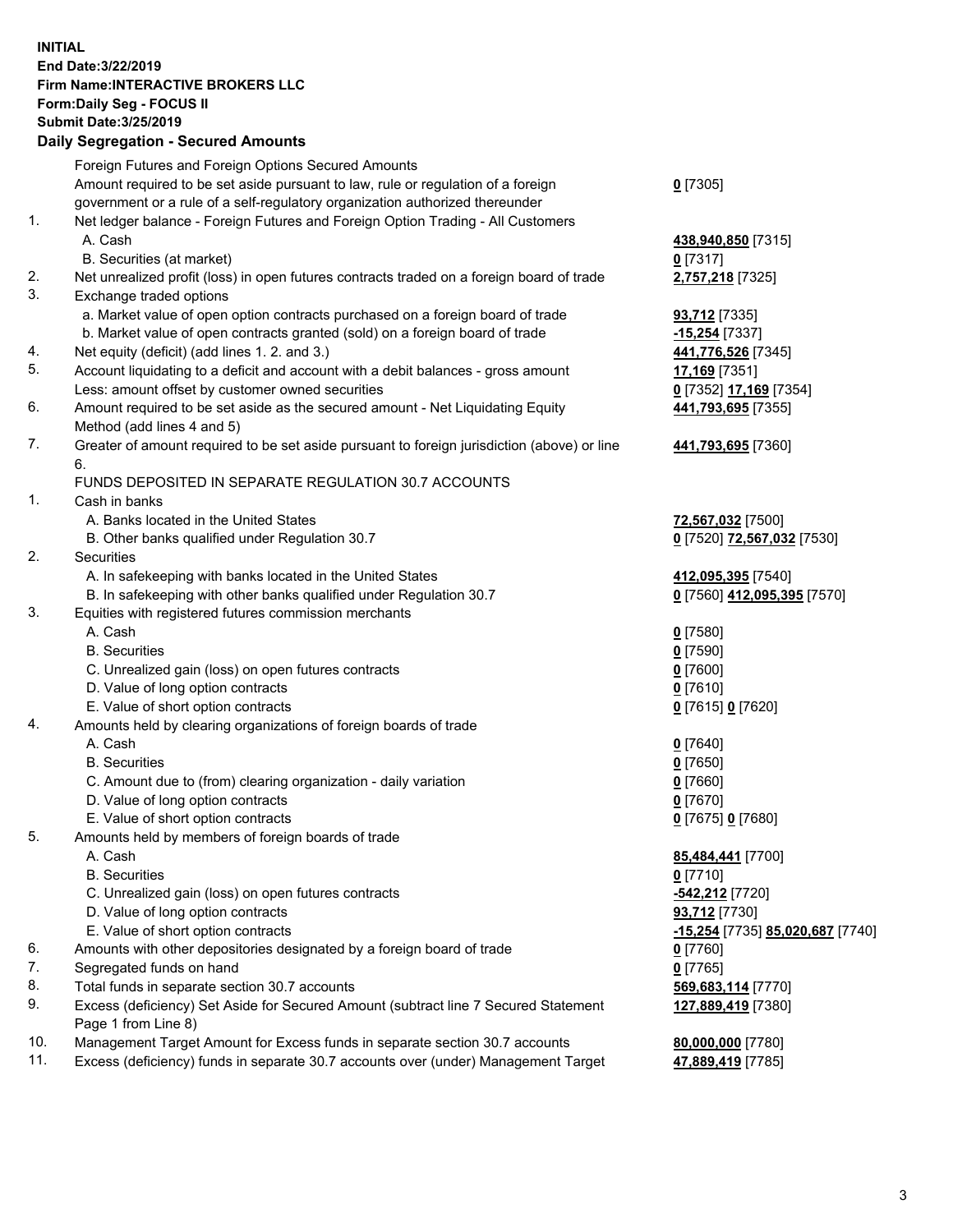**INITIAL End Date:3/22/2019 Firm Name:INTERACTIVE BROKERS LLC Form:Daily Seg - FOCUS II Submit Date:3/25/2019 Daily Segregation - Segregation Statement** SEGREGATION REQUIREMENTS(Section 4d(2) of the CEAct) 1. Net ledger balance A. Cash **3,731,614,446** [7010] B. Securities (at market) **0** [7020] 2. Net unrealized profit (loss) in open futures contracts traded on a contract market **41,483,494** [7030] 3. Exchange traded options A. Add market value of open option contracts purchased on a contract market **143,262,337** [7032] B. Deduct market value of open option contracts granted (sold) on a contract market **-194,522,790** [7033] 4. Net equity (deficit) (add lines 1, 2 and 3) **3,721,837,487** [7040] 5. Accounts liquidating to a deficit and accounts with debit balances - gross amount **1,230,504** [7045] Less: amount offset by customer securities **0** [7047] **1,230,504** [7050] 6. Amount required to be segregated (add lines 4 and 5) **3,723,067,991** [7060] FUNDS IN SEGREGATED ACCOUNTS 7. Deposited in segregated funds bank accounts A. Cash **535,327,696** [7070] B. Securities representing investments of customers' funds (at market) **2,232,391,345** [7080] C. Securities held for particular customers or option customers in lieu of cash (at market) **0** [7090] 8. Margins on deposit with derivatives clearing organizations of contract markets A. Cash **5,426,655** [7100] B. Securities representing investments of customers' funds (at market) **1,211,575,656** [7110] C. Securities held for particular customers or option customers in lieu of cash (at market) **0** [7120] 9. Net settlement from (to) derivatives clearing organizations of contract markets **-10,470,979** [7130] 10. Exchange traded options A. Value of open long option contracts **143,301,367** [7132] B. Value of open short option contracts **-194,602,466** [7133] 11. Net equities with other FCMs A. Net liquidating equity **0** [7140] B. Securities representing investments of customers' funds (at market) **0** [7160] C. Securities held for particular customers or option customers in lieu of cash (at market) **0** [7170] 12. Segregated funds on hand **0** [7150] 13. Total amount in segregation (add lines 7 through 12) **3,922,949,274** [7180] 14. Excess (deficiency) funds in segregation (subtract line 6 from line 13) **199,881,283** [7190] 15. Management Target Amount for Excess funds in segregation **155,000,000** [7194]

16. Excess (deficiency) funds in segregation over (under) Management Target Amount Excess

**44,881,283** [7198]